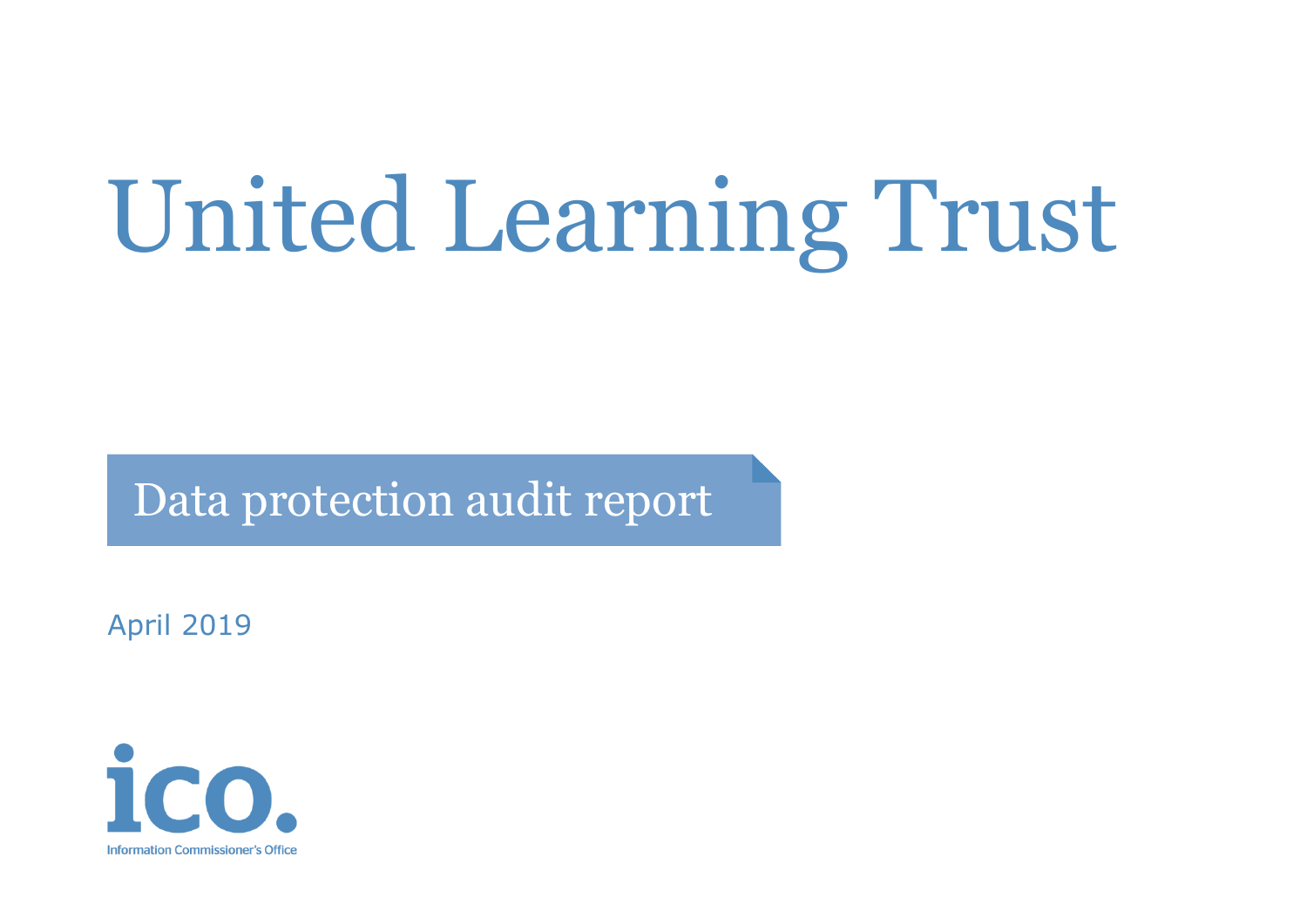## Executive summary



#### Audit Methodology

The Information Commissioner is responsible for enforcing and promoting compliance with the General Data Protection Regulation (GDPR), the Data Protection Act 2018 (DPA18) and other data protection legislation. Section 146 of the DPA18 provides the Information Commissioner's Office (ICO) with the power to conduct compulsory audits through the issue of assessment notices. Section 129 of the DPA18 allows the ICO to carry out consensual audits. The ICO sees auditing as a constructive process with real benefits for controllers and so aims to establish a participative approach.

United Learning Trust (ULT) agreed to a consensual audit by the ICO of its processing of personal data. An introductory telephone meeting was held on 6 December 2018 with representatives of ULT to discuss the scope of the audit.

Telephone interviews were conducted on 27 February 2019, 28 February 2019 and 1 March 2019 prior to the onsite visit. The audit fieldwork was undertaken at ULT Offices, Peterborough, and Kettering Buccleuch Academy (KBA), Kettering, on 5 March 2019 and 6 March 2019.

The purpose of the audit is to provide the Information Commissioner and ULT with an independent assurance of the extent to which ULT, within the scope of this agreed audit, is complying with data protection legislation.

United Learning Trust - ICO Data Protection Audit Report - April 2019 Page 2 of 7

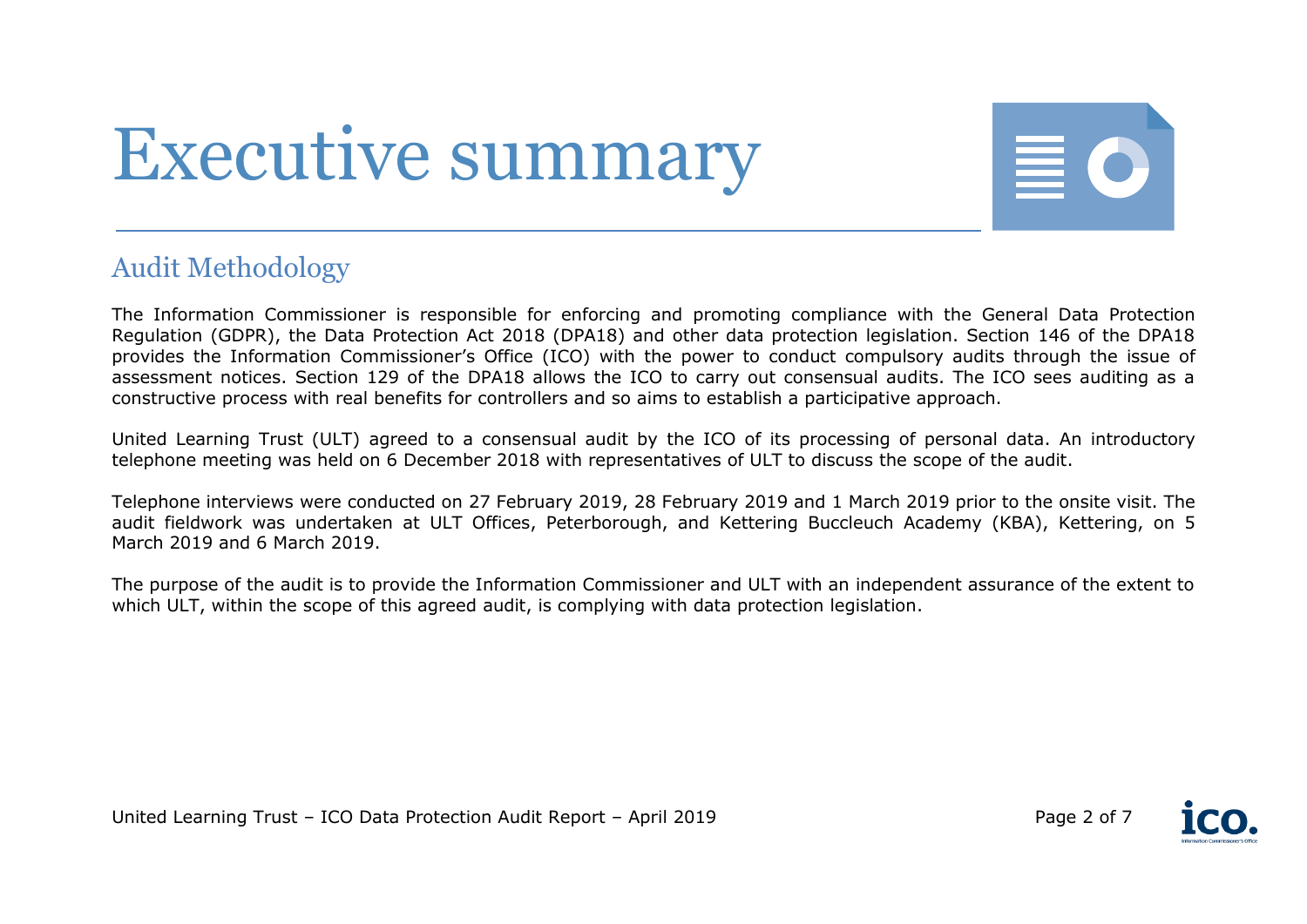It was agreed that the audit would focus on the following area(s):

| <b>Scope Area</b>           | <b>Description</b>                                                                                                                                                                                                                                                                                                 |  |
|-----------------------------|--------------------------------------------------------------------------------------------------------------------------------------------------------------------------------------------------------------------------------------------------------------------------------------------------------------------|--|
| Governance & Accountability | The extent to which information governance accountability, policies and procedures,<br>performance measurement controls, and reporting mechanisms to monitor data<br>protection compliance to both the GDPR and national data protection legislation are in<br>place and in operation throughout the organisation. |  |
| Data Sharing                | The design and operation of controls to ensure the sharing of personal data complies with<br>the principles of all data protection legislation.                                                                                                                                                                    |  |
| Training & Awareness        | The provision and monitoring of staff data protection, records management and<br>information security training and the awareness of data protection regulation<br>requirements relating to their roles and responsibilities.                                                                                       |  |

The audit was conducted following the Information Commissioner's data protection audit methodology. The key elements of this are a desk-based review of selected policies and procedures, on-site visits including interviews with selected staff, and an inspection of selected records.

Where weaknesses were identified recommendations have been made, primarily around enhancing existing processes to facilitate compliance with data protection legislation. In order to assist ULT in implementing the recommendations each has been assigned a priority rating based upon the risks that they are intended to address. The ratings are assigned based upon the ICO's assessment of the risks involved. ULT's priorities and risk appetite may vary and, therefore, they should undertake their own assessments of the risks identified.

United Learning Trust – ICO Data Protection Audit Report – April 2019

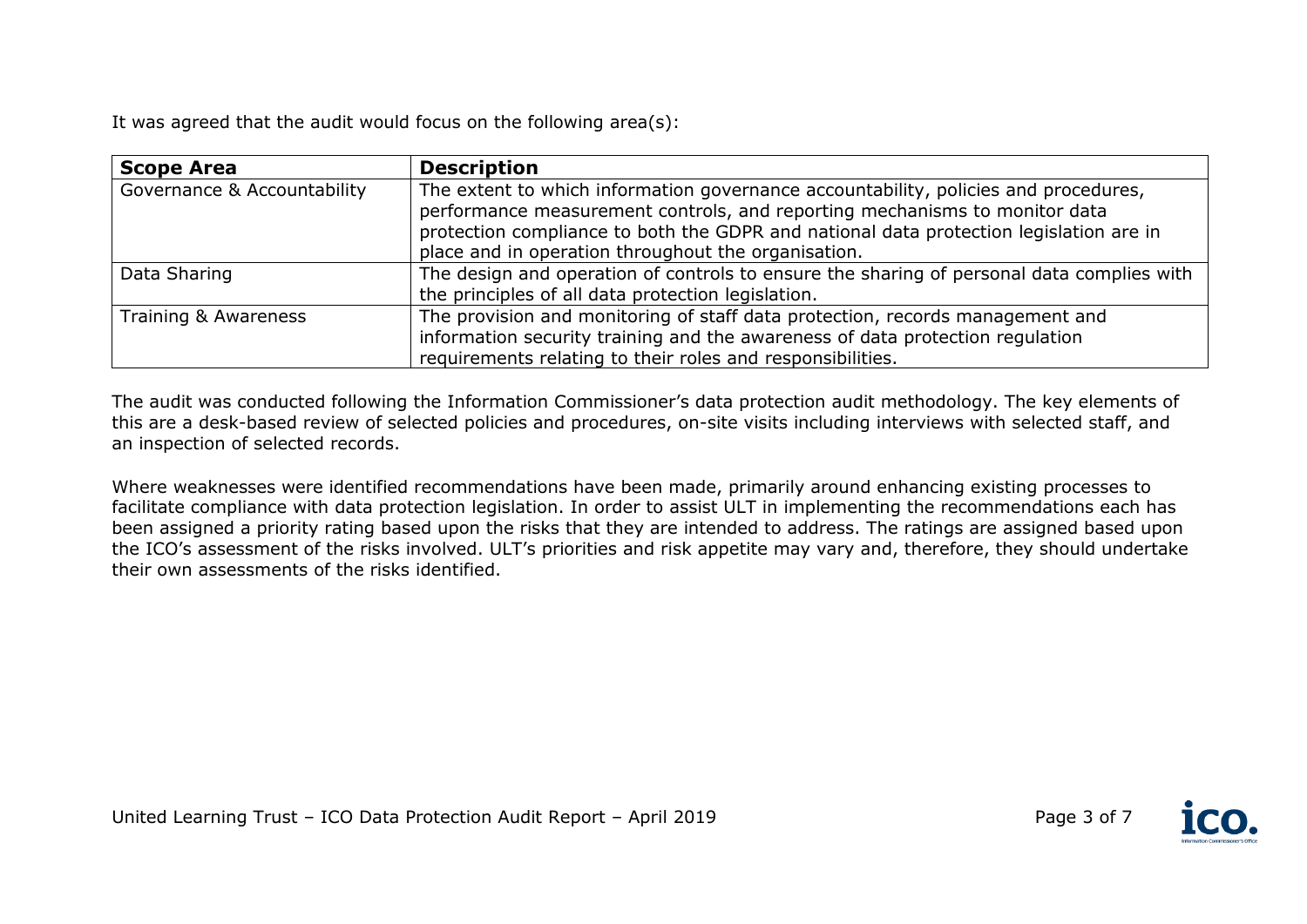### Audit Summary

| <b>Audit Scope Area</b>     | <b>Assurance Rating</b> | Overall opinion                                                                                                                                                                                                                                                                                          |
|-----------------------------|-------------------------|----------------------------------------------------------------------------------------------------------------------------------------------------------------------------------------------------------------------------------------------------------------------------------------------------------|
| Governance & Accountability | Limited                 | There is a limited level of assurance that processes and<br>procedures are in place and are delivering data protection<br>compliance. The audit has identified considerable scope for<br>improvement in existing arrangements to reduce the risk of non-<br>compliance with data protection legislation. |
| Data Sharing                | Reasonable              | There is a reasonable level of assurance that processes and<br>procedures are in place and are delivering data protection<br>compliance. The audit has identified some scope for improvement<br>in existing arrangements to reduce the risk of non-compliance<br>with data protection legislation.       |
| Training & Awareness        | Reasonable              | There is a reasonable level of assurance that processes and<br>procedures are in place and are delivering data protection<br>compliance. The audit has identified some scope for improvement<br>in existing arrangements to reduce the risk of non-compliance<br>with data protection legislation.       |

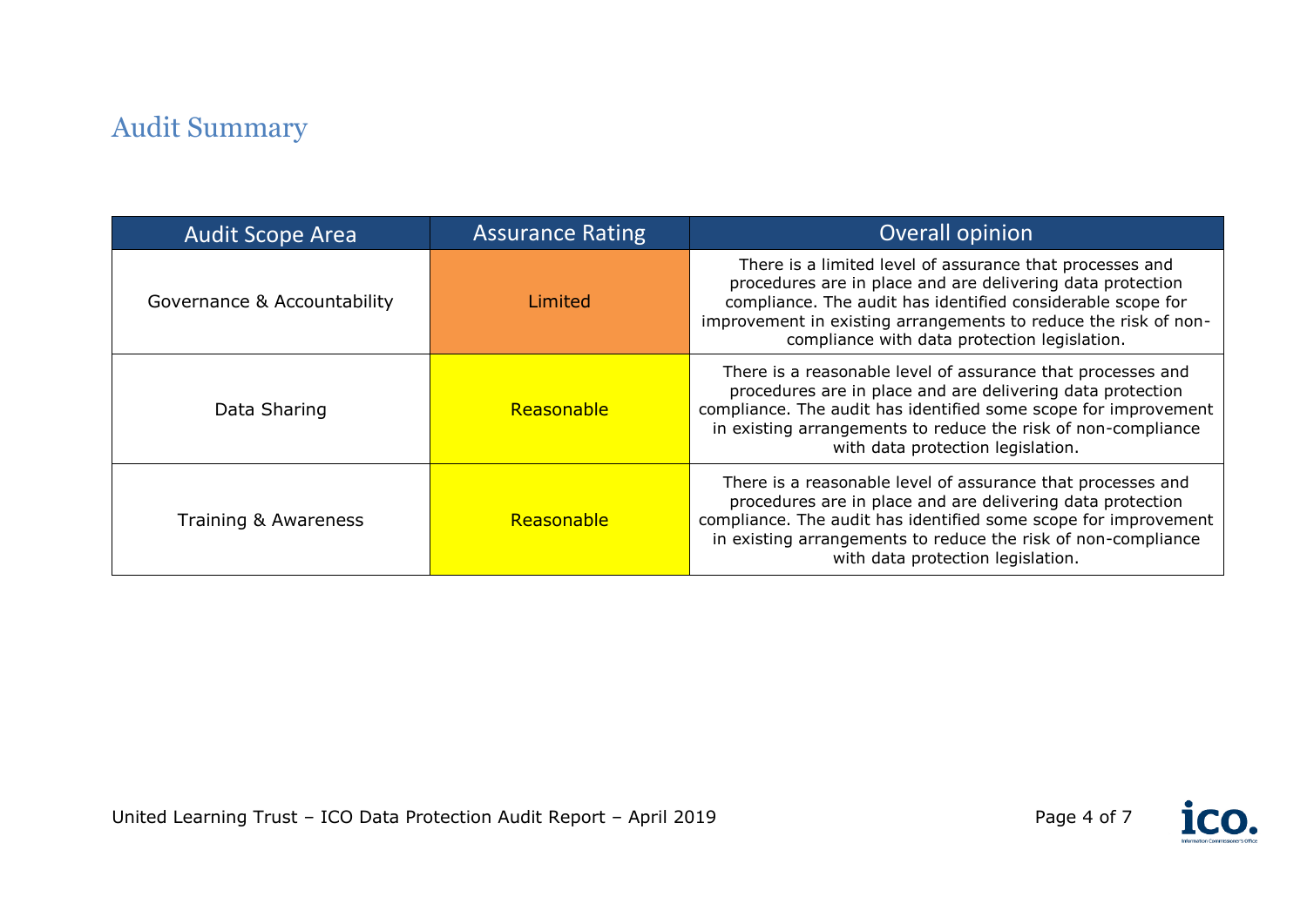#### Priority Recommendations





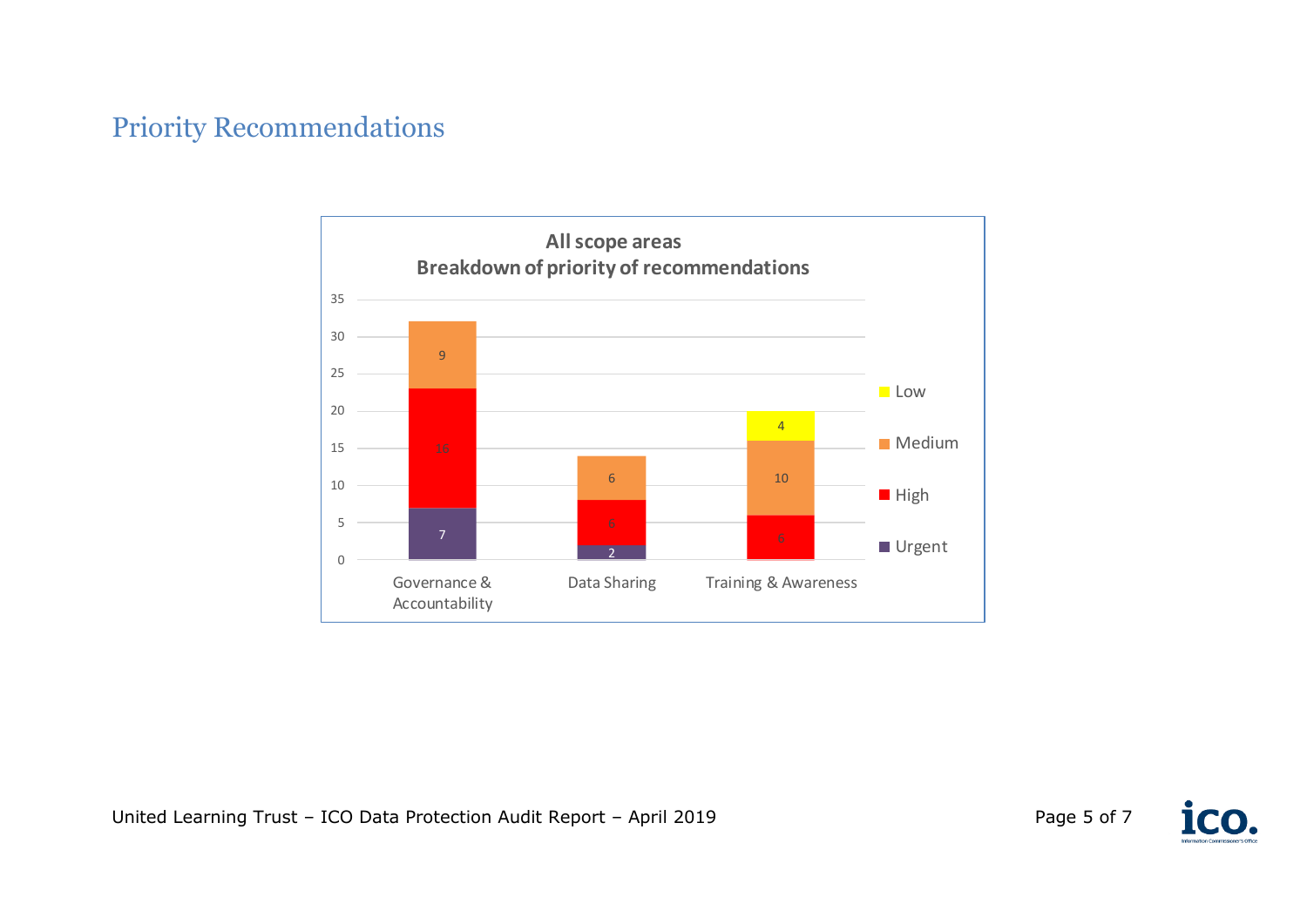#### Good Practice

ICO auditors acknowledge that ULT have been working positively towards GDPR compliance, and in particular the installation and training of data protection leads at each academy is a positive step.

#### Areas for Improvement

- Nomination of individual at Group Board level to provide ultimate accountability for Information Governance (IG) and Data Protection legislation compliance. This person should have the skills and expertise to enable them to have overall responsibility for Data Protection and Information Governance at ULT.
- Provide a greater level of oversight of ULT Data Protection leads at academies to ensure closer control of academy level compliance, for example with regard to production and publication of privacy notices.
- Make improvements to the system that ensures data processors are complying with all of their obligations under data protection legislation.
- Ensure that data sharing agreements governing the procedures for the systematic sharing of personal data from controller to controller are put in place for all existing arrangements. If an individual controller refuses to enter into a data sharing agreement, their decision to do so should be evidenced and documented on a central system.
- Any one off collections of data (e.g. for surveys) should be supported by granular privacy statements, stating specifically how the data will be used at each point.
- Devise and roll out annual GDPR refresher training.
- Continue with plans to roll out the new Information Security (IS) training video, which should be in place as soon as possible.